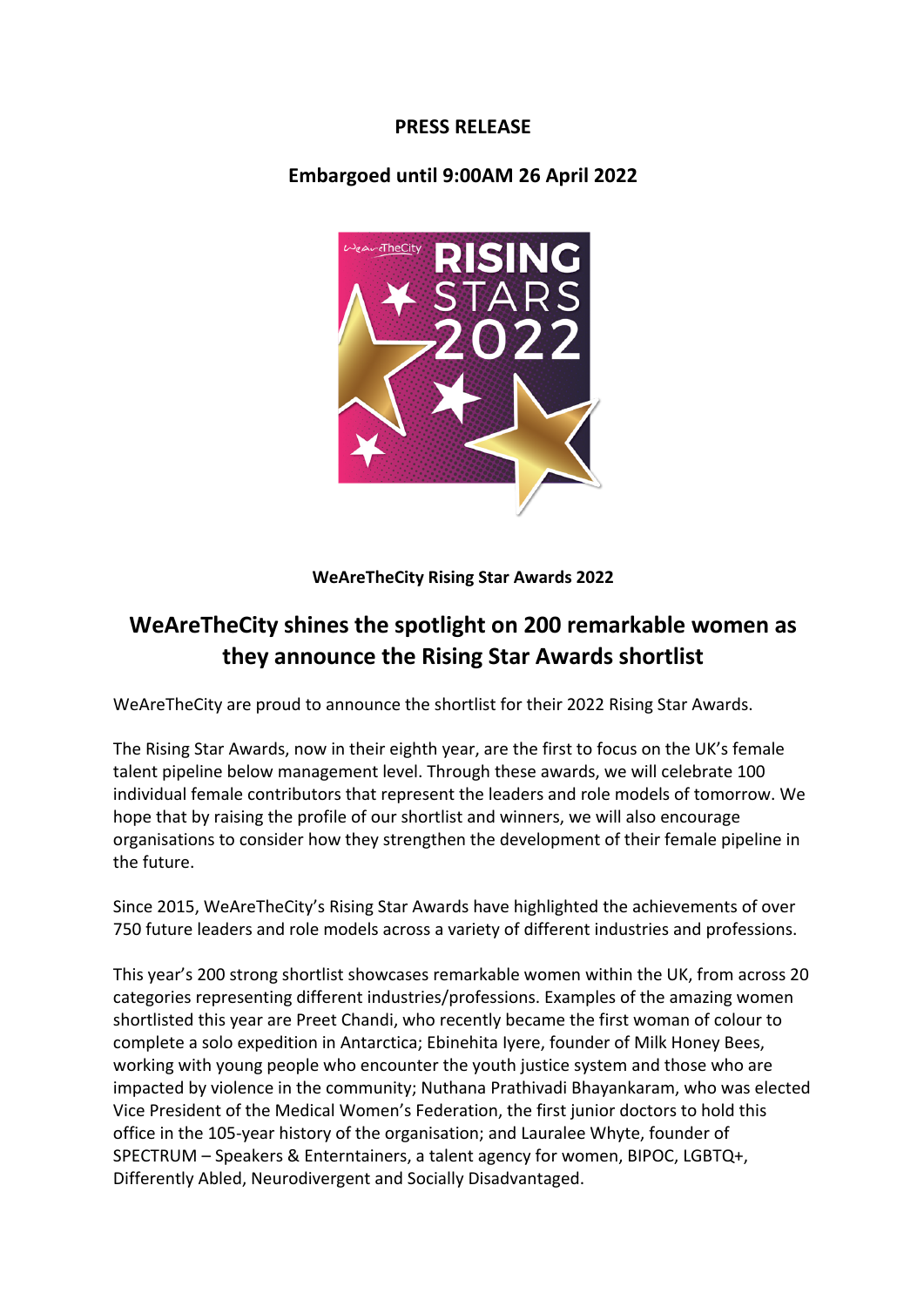We are once again celebrating women around the world with our Global Award for Achievement. This year's shortlisted nominees include Ashley Scott, who outside her role at PepsiCo, is the founder and CEO of Data Girl Ash, a training and coaching company that empowers individuals from historically underrepresented backgrounds; Anna Raduloski, who founded WomenTech Network, a woman-led and woman-focused organisation to empower women globally through mentorship, career development and networking; and Aparna Saroagi, who is spearheading inclusive workplace practices at NatWest in India.

We are also celebrating Men for Gender Balance, which celebrates senior men who are championing women and gender balance either inside or outside their organisation. The shortlisted nominees for this year include Lee Chambers, a psychologist, coach and founder of Essentialise Workplace Wellbeing, a wellbeing and inclusion consultancy; Ian Clarke, Founder of Deilight Consulting, who holds the Millennium Volunteers Award for Excellence for a lifetime dedicated to mentoring, coaching and counselling disadvantaged young people and their businesses; and Richard Pickard, Founder of Inclusive Search, an advocate for TLA Black Women in Tech and The 30% Club, and the author of the 'Exceptional Female Role Model's interview series.

The awards also continue to celebrate Rising Star Champions, recognising the efforts of senior leaders who are actively supporting the female pipeline. Included in this year's shortlist are Marie Hemingway, Founder and CTO of Speak Out Revolution, a not-for-profit helping to bring strategic insights to organisations to eradicate workplace inequality; Kanika Selvan, Associate Director of Data and Technology at the University of Sheffield, the youngest member of her leadership team and a committed advocate for diversity; and Sam Cooper-Gray, Global Head of Market Strategy and Engagement at HSBC, where she advocates for male allyship across the firm through their global Balance network.

The Rising Star Awards also include a Company of the Year award, which recognises the achievements of a company who can demonstrate that they are actively supporting and developing their female talent pipeline through initiatives, training, development programmes and/or internal employee relations groups. Shortlisted companies this year are Fidelity International, IHS Markit and r10 Consulting.

The public are encouraged to cast their votes of support for our shortlisted nominees via wearethecity-risingstars.com. Voting opens on 27 April 2022 and closes on 10 May 2022. This year, we are also encouraging votes for our Global Award for Achievement shortlist, but please note there is no public vote for the Champion, Company of the Year or Men for Gender Balance categories.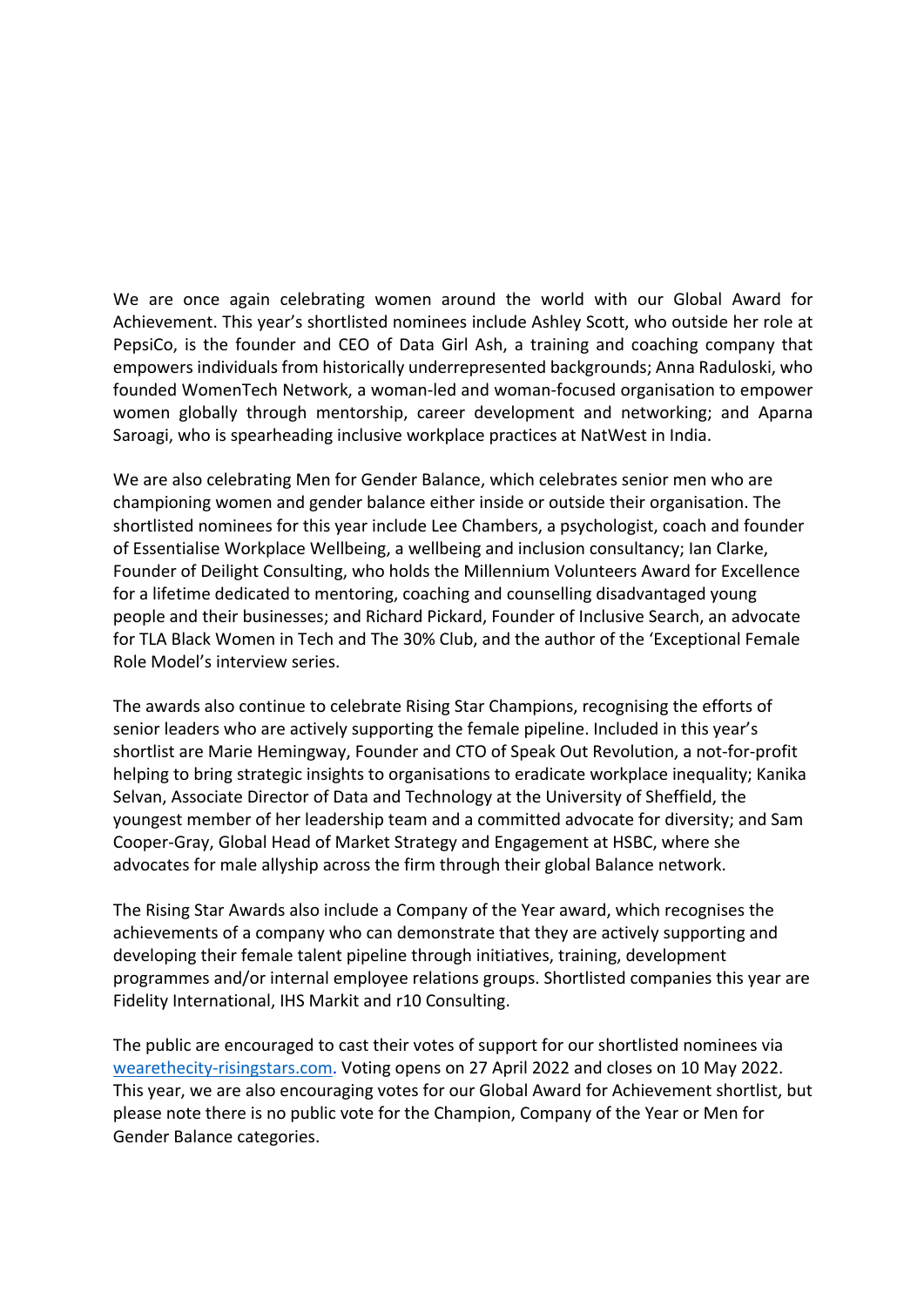The 2022 awards are headline sponsored by Royal Bank of Canada. Category sponsors include an array of leading FTSE 100 companies and industry leaders: 3M, Accenture, Barclays, Bloomberg, The British Army, Citi, CMI Women, EPAA, Funding Circle, GSK, Highways Sector Council, HSBC, Lloyd's, London Stock Exchange Group, Marie Claire, National Grid, Northern Trust, Oliver Wyman, Pan Pacific London, Reed Smith, Streets Consulting, Warwick Business School, and Wellbeing of Women.

## **Dave Thomas, CEO Europe, Capital Markets & Wealth Management, Royal Bank of Canada**

**(RBC)** said, "Royal Bank of Canada (RBC) is delighted to be powering the Rising Stars Awards for the third year and extended our partnership through to 2024. These awards are critical to celebrate and showcase incredible talent across multiple industries in the UK, something that is particularly important during these challenging times. Diversity and inclusion is more than just a value at RBC, it's our strength, and it's one of the ways we bring our purpose of helping clients thrive and communities prosper to life."

**Vanessa Vallely OBE, Founder of WeAreTheCity, said,** "The calibre of entries this year has been truly exceptional. Every one of these women should be extremely proud of their achievements. They are key contributors to their industries and outstanding role models. I wish them the very best of luck in the final round of judging."

These 200 women will now face the final judging period and the public vote. Our 2022 shortlist, judges, sponsors and supporters will be invited to a prestigious award ceremony on 14th July 2021.

The public are encouraged to cast their votes of support for our shortlisted nominees from 27 April via wearethecity-risingstars.com

#### **-ENDS-**

#### **Editor's notes:**

To view the full shortlist, **click here.**

WeAreTheCity.com is a female development organisation that helps companies to attract, return and develop their female talent pool. WeAreTheCity provides resources for women looking to develop themselves personally and professionally. Through the website we provide gender-related news, a networks directory, calendar of events and conferences, returnships, business schools, inspirational women profiles, HeForShe interviews, giving back and jobs.

#### **WeAreTheCity's aim is:**

- To encourage women to progress in their careers through proactive activities such as networking, events, further education and training
- To help corporate organisations to attract, retain and develop their female employees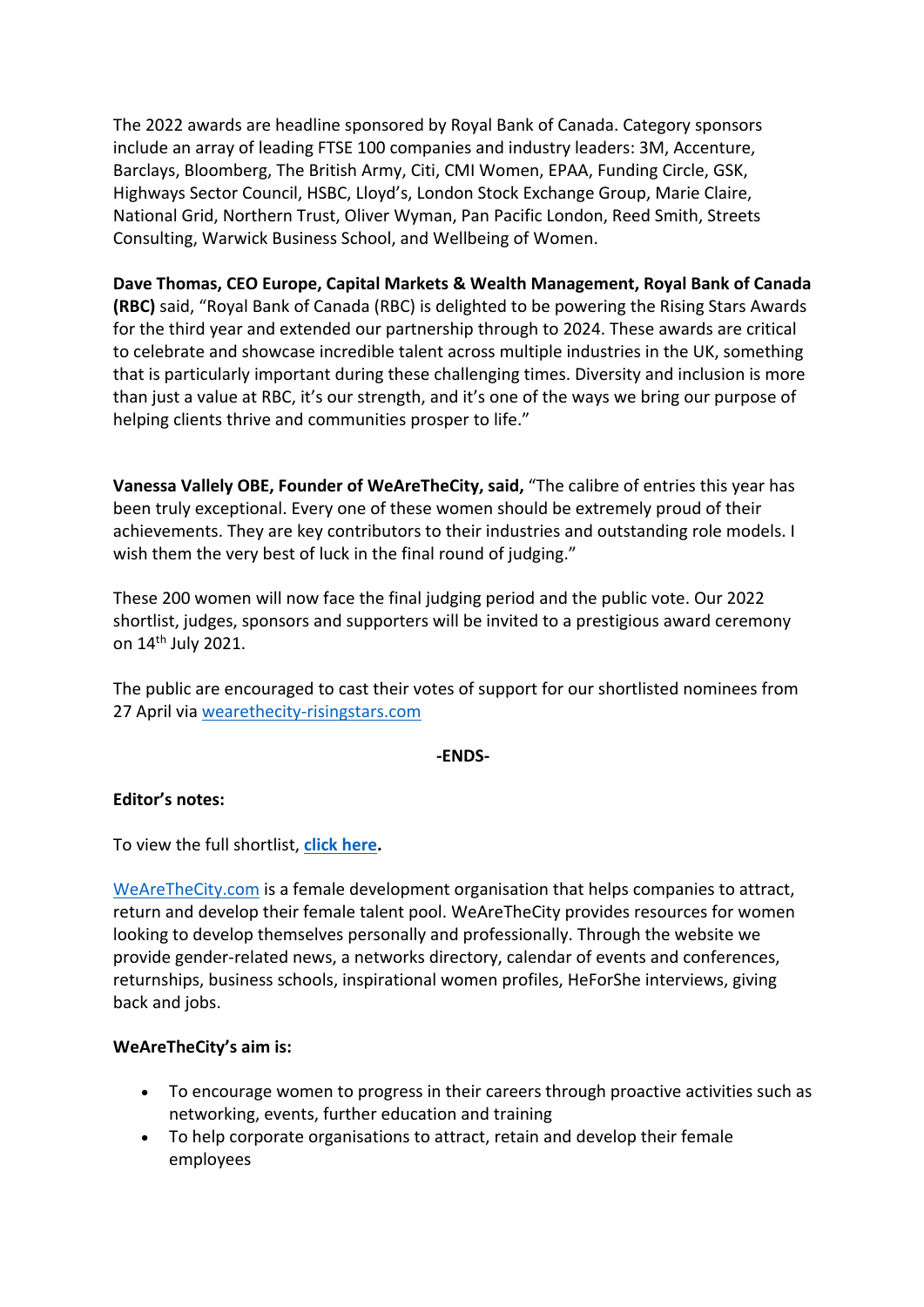- To raise awareness of the various organisations including not-for-profit organisations who support the progression of women
- To connect and encourage women to give back and share their time/skills with charities, social enterprises, school, not-for-profit organisations and to become role models for the next generation of working women.

#### **For more information, press enquiries or images, please contact:**

Alison Simpson – *Digital Content Editor* 

**Tel:** 01268 770675 **Email:** alison@wearethecity.com

#### For information about working with us, please visit workwithus.wearethecity.com

#### **APPENDIX**

#### **Rising Star Award's 2022 Shortlist**

#### **All Other Industries**

- Chanise Evans BBC
- Kirsty Wigley-Smith Logicmonitor
- Laura Mahoney Browne Jacobson LLP
- Louise Farrow British Army
- Naomi Whitbourn Nesta Challenges
- Olivia Konotey-Ahulu Bloomberg
- Rosie Franca NatWest
- Rudo Manyemba London Stock Exchange Group
- Sangita Birdi Post Office
- Trudianne Bedward BBC

#### **Banking & Capital Markets**

- Amy Paterson Barclays
- Aneesah Sarwar Barclays
- Ashwitha Bingumalla Instinet
- Fiona Chan HSBC
- Hema Sood Morgan Stanley
- Jasmina Negrini Barclays
- Milly Batchelor NatWest
- Rugiyya Gahramanli London Stock Exchange Group
- Tara O'Neill Bank of England
- Xanthe Blain NatWest

#### **Charity & Not-For-Profits**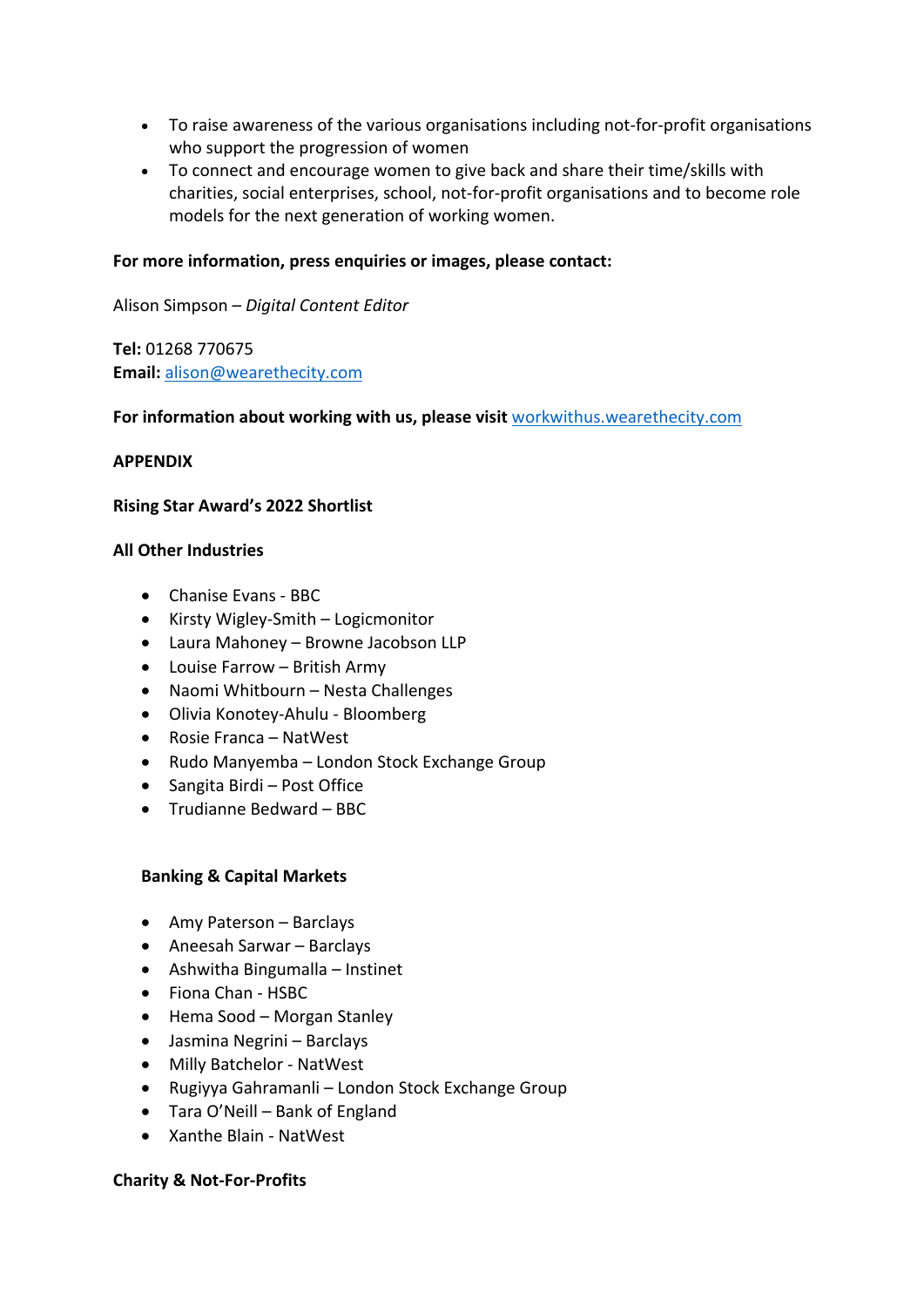- Chloe Jones Autism Together
- Hannah John Black Cultural Archives
- Indie Gordon Foundervine
- Jenna Rainey The Duke of Edinburgh's Award
- Julia Robertson-Avenell Hays Life Sciences
- Molly Dawson UK Youth
- Queen Ekuerhare Flashy Wings Ministry
- Rebecca Dacres Get Further
- Rebecca Patel Tech She Can
- Sarah Osborne Kent Commuity Foundation
- Sheekeba Nasimi Afghanistan and Central Asian Association

#### **Defence**

- Chloe Mae Austin Babcock Land Defence
- Chloe Stephens Ministry of Defence
- Gemma Perkins British Army
- Hannah Taylor British Army (seconded to United Kingdom Health Security Agency)
- Kate Redfern British Army
- Kinjal Dave BAE Systems Digital Intelligence
- Sally Faulkner British Army
- Tara Guyler British Army
- Preet Chandi British Army
- Yvette Kemp British Army

#### **Digital**

- Adetola Shasanya PepsiCo
- Cheyenne Clark Zone
- Georgia Mantzana London Borough of Havering
- Julie Jones Sopro
- Karamjot Jaswal IBM
- Maeve Vinet Santander
- Olive Enokido-Lineham Sky News
- Rene Germain American Express
- Sarah Slack Homes England
- Tamanna Akther Capgemini Invent

#### **Diversity**

- Annika Allen Barclays
- Aurelie Herrero Bloomberg
- Ayshah Tull ITN
- Azuraye Williams Breadsall Primary School
- Jignasha Kanani Lloyds Banking Group
- Megan Smith KPMG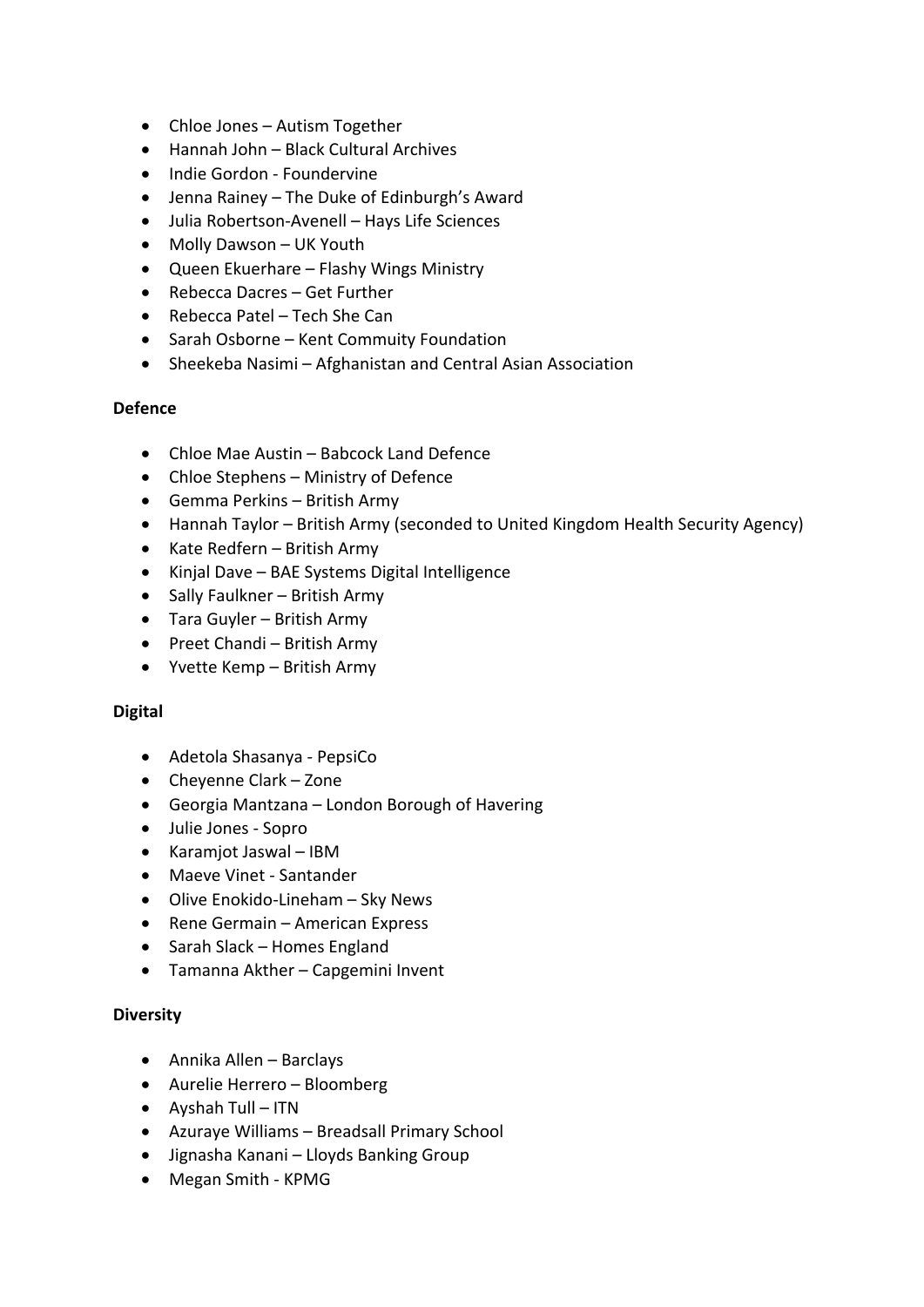- Nisha Long Citywire
- Priyaneet Kainth GlaxoSmithKline
- Shruti Saujani England and Wales Cricket Board
- Sonal Dhulashia Mazars

## **EA & PA**

- Chantalle Sullivan Industrial Construction (Sussex) Ltd
- Clare Hall Arup
- Claire Haye Amazon
- Freya Robertson Progeny
- Hettle Vasani Coty Inc.
- Jackie Weldon PwC
- Kallie Halai Arup
- Kelly Fox-Petersen Tate & Lyle
- Philippa Allen Epic Games Animation UK
- Veronique Jeannot Capco

#### **Education & Academia**

- Adele Bates Adele Bates
- Charlotte Parnham Birmingham City University
- Ebinehita Iyere Milk Honey Bees
- Harriet Moore Plymouth College of Art Students' Union
- Hei Wan Mak University College London
- Nicole Ponsford Global Equality Collective
- Rebecca Windemer University of the West of England
- Rupinder Sandhu Sandwell College
- Sarah Chapman 3M
- Shweta Singh Warwick Business School

#### **Energy & Utilities**

- Holly Brown British Gas
- Imogen Fletcher Centrica
- Judith Pomfret Cavendish Nuclear
- Kiera Rose Thames Water
- Lauren Neal BP
- Lucia Urra Viana Scottish Power
- Molly Edwards National Grid
- Rimi Bassi National Grid
- Sarah Woolham Jaffier National Grid
- Sherena Masharani Centrica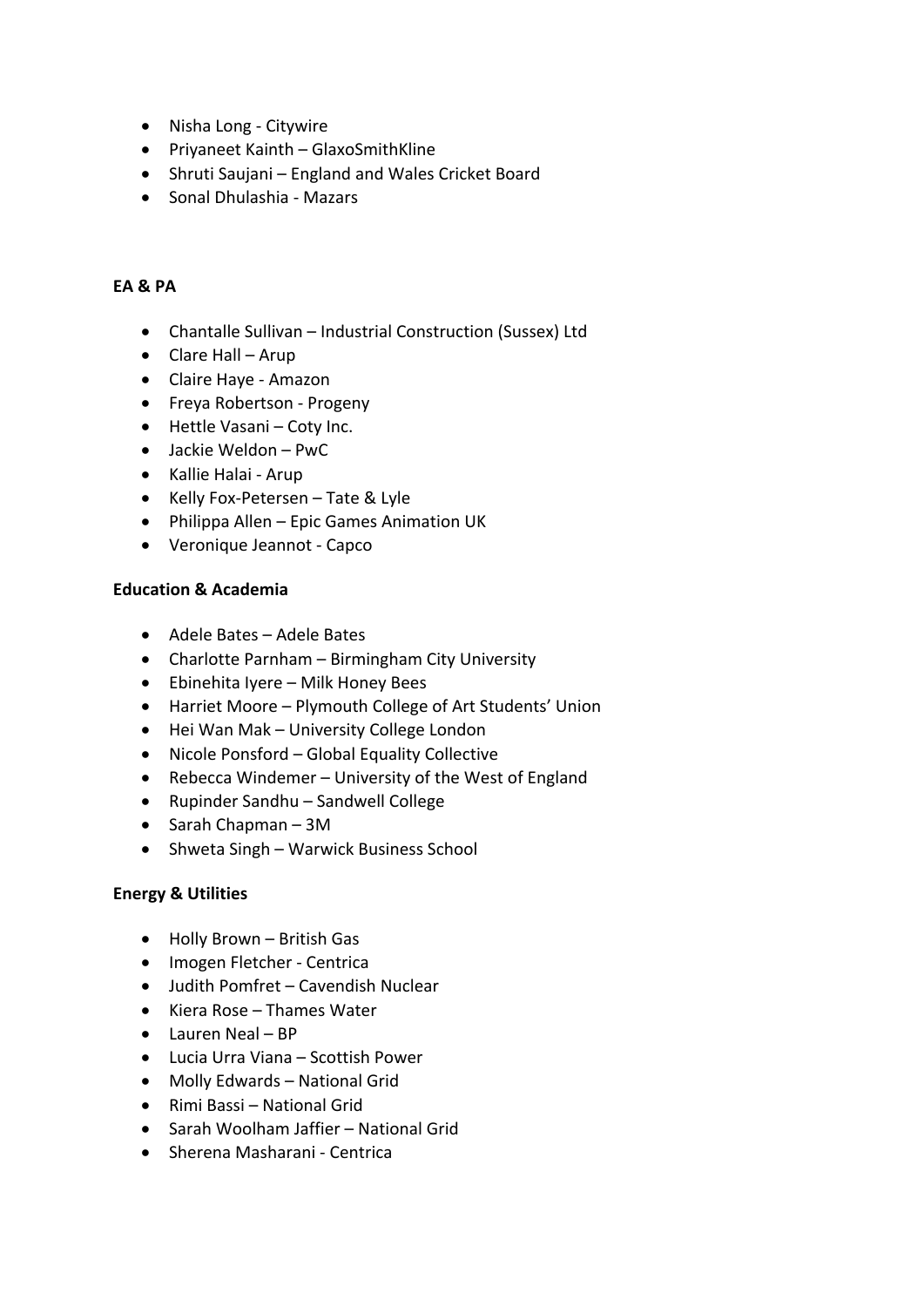### **Entrepreneurs & Start-Ups**

- Abbie Hills The Dazey Hills Company
- Alexa Grellet HR Datahub
- Cat Wildman Global Equality Collective
- Greta McDonald Sweet Lounge
- Indie Gordon Foundervine
- Kelly Butler Podcast Labs
- Lauralee Whyte Spectrum Speakers & Entertainers
- Michelle Leivars The Soap Sponge Company
- Nicole Dellipiani Bump to Bambino
- Tabitha Boyton Res Publica

### **Healthcare**

- Abigail Swerdlow Tavistock and Portman NHS Foundation Trust and East London NHS Foundation Trust
- Bhairavi Sapre Ministry of Defence / British Army
- Chanelle Smith NHS
- Jessica O'Farrell Wirral University Teaching Hospital NHS Foundation Trust
- Jessica O'Logbon King's College London
- Nadia Ibrahim Melanin Medics
- Nuthana Prathivadi Bhayankaram Medical Women's Federation
- Sarah Almond-Bushell The Children's Nuritionist
- Tara Bharadia NHS Dentistry The Tooth Place
- Victoria Kinkaid British Army

#### **Hospitality**

- Georgina Warren IHG Hotels and Resorts
- Joanna Wales Ascot Racecourse
- Lucy Nowak Ferdi Restaurant
- Raven Handley Soho House
- Rhianna Dineen Ashton Gate Limited
- Sara French QEII Centre
- Sarah Zarywacz ECI Partners LLP
- Zsanett Sedro QEII Centre

#### **Infrastructure, Transport & Logistics**

- Amy Baker National Highways
- Claire Airth Mott MacDonald
- Daisy Chapman-Chamberlain InnovateUK KTN
- Emily Jones Atkins
- Holly Dimmick Air Navigation Solutions
- Lily Webb Transport for London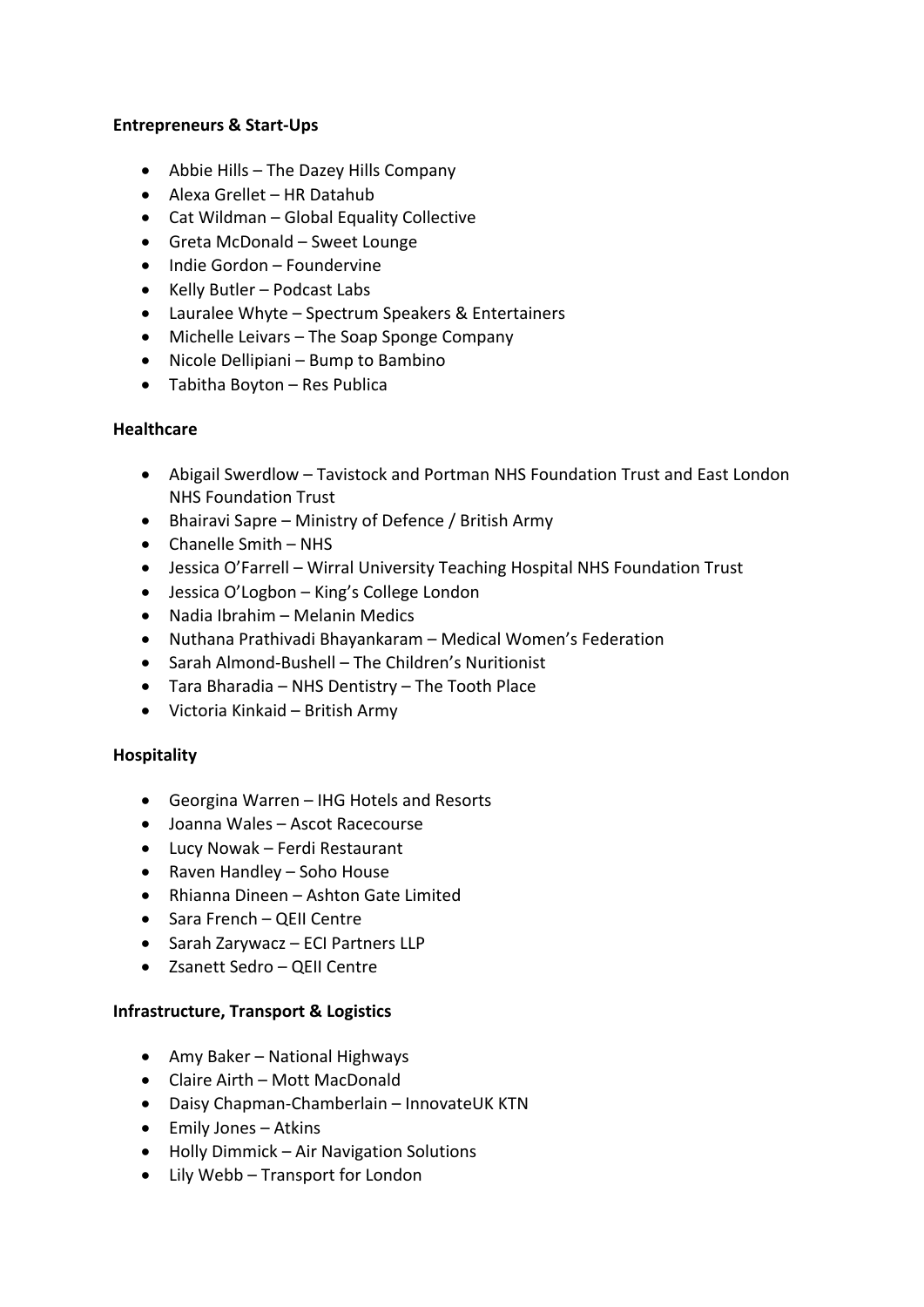- Marny Moruzzi Mott MacDonald / Women in Transport
- Marzia Bolpagni Mace
- Rupali Sharma-Patel Transport for London
- Sabina Tayub Balfour Beatty

### **Insurance**

- Abbie Conneely WTW
- Aneesa Sharif PwC
- Angel Zhou Warwick Business School
- Anya White r10 Consulting
- Ekaterina Mamonova Allianz Global Corporate & Specialty
- Nadia Kruger PwC
- Soumya Parulekar PwC
- Victoria O'Reilly EY
- Yan Kong PwC
- Yuan Chen PwC

### **Investment Management**

- Bola Adesina LGIM
- Chloe Selvey HSBC
- Eilidh Anderson Kingswood Group
- Katja Oakley-Bell Quilter Financial Planning
- Lydia Hamill London Stock Exchange Group
- Meaghan Hayden PwC
- Ndidi Ezenwa Juven Advisors LLP
- Philippa Allen Aon
- Roselyn Baah Seilern Investment Management
- Sarah Woodard H.I.G. Capital

#### **Law**

- Egbe Manton Manton Legal Consultancy
- Emily Friend Centrica
- Iona Gallagher Covent Garden Family Law
- Kelly Knight Reed Smith
- Lynette Wieland Browne Jacobson
- Molly Scanlon The Wine Society
- Nazmin Akthar Womble Bond Dickinson
- Shirin Shah Exscientia
- Thea Crawshaw Latham & Watkins
- Yinsey Wang BlackRock

## **Professional Services**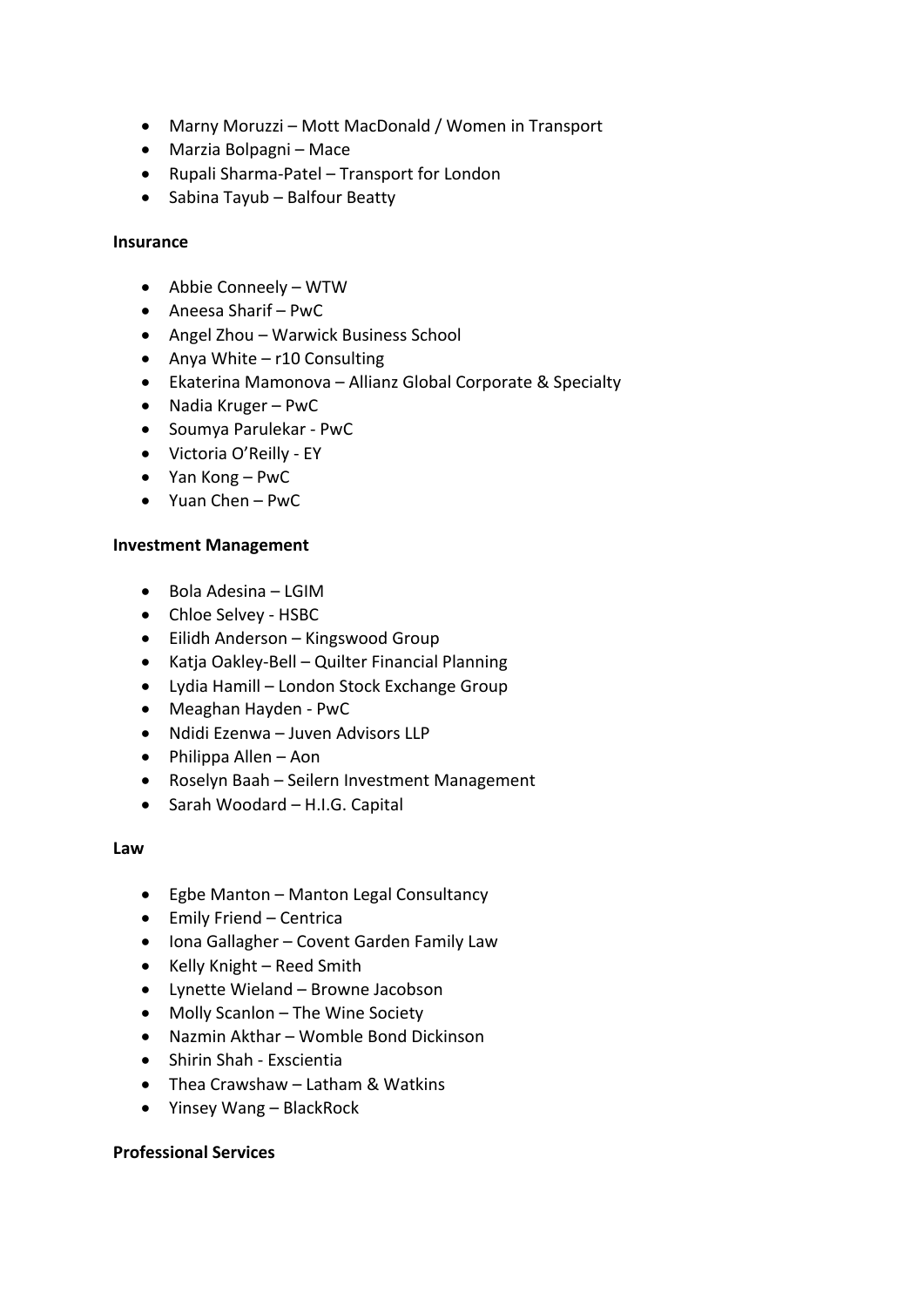- Adina Pintilie Ridgeway Information
- Candida Paiva PwC
- Catherine Doherty TRG Screen
- Catherine Kenny EY
- Charlotte Bull Royal Household and British Army
- Claire Cochrane Aon
- Claire Magudia Aon
- Connie Parkin Capgemini
- Emily de Courtenay Wellum Capgemini
- Gemma Timmons Oliver Wyman

### **Science & Engineering**

- Bamidele Farinre UKHSA
- Caitlin McCall The Manufacturing Technology Centre (MTC)
- Diviya Devani Q-CTRL
- Eftychia Koursari Amey
- Habiba Lais Tribosonics
- Lisa-Jayne Cook GEA Heating and Refigeration Technologies
- Lizzie Barr BAE Systems
- Lynette Kebirungi Rolls-Royce
- Shannon Marin Arup
- Qianyu Chen University of Birmingham

## **Technology**

- Akua Opong London Stock Exchange Group
- Avye Couloute Girls Into Coding
- Chloe Thompson Aflac Northern Ireland
- Elisabeth Fritzsch Amazon
- Harshitha Shivakumar IBM
- Louise Byrne IBM
- Maddie Loveday Finastra
- Ria Johal Amazon
- Shobitha Shivakumar IBM
- Siobhan Duncan Robotical

#### **Rising Star Champions**

- Ashlee Williams S&P Global
- Jackie Hyde Stanmore Insurance Brokers
- Kanika Selvan University of Sheffield
- Karen Holden A City Law Firm
- Katie Watkin HSBC
- Kirsty Moore HSBC
- Lisa Waterhouse National Grid